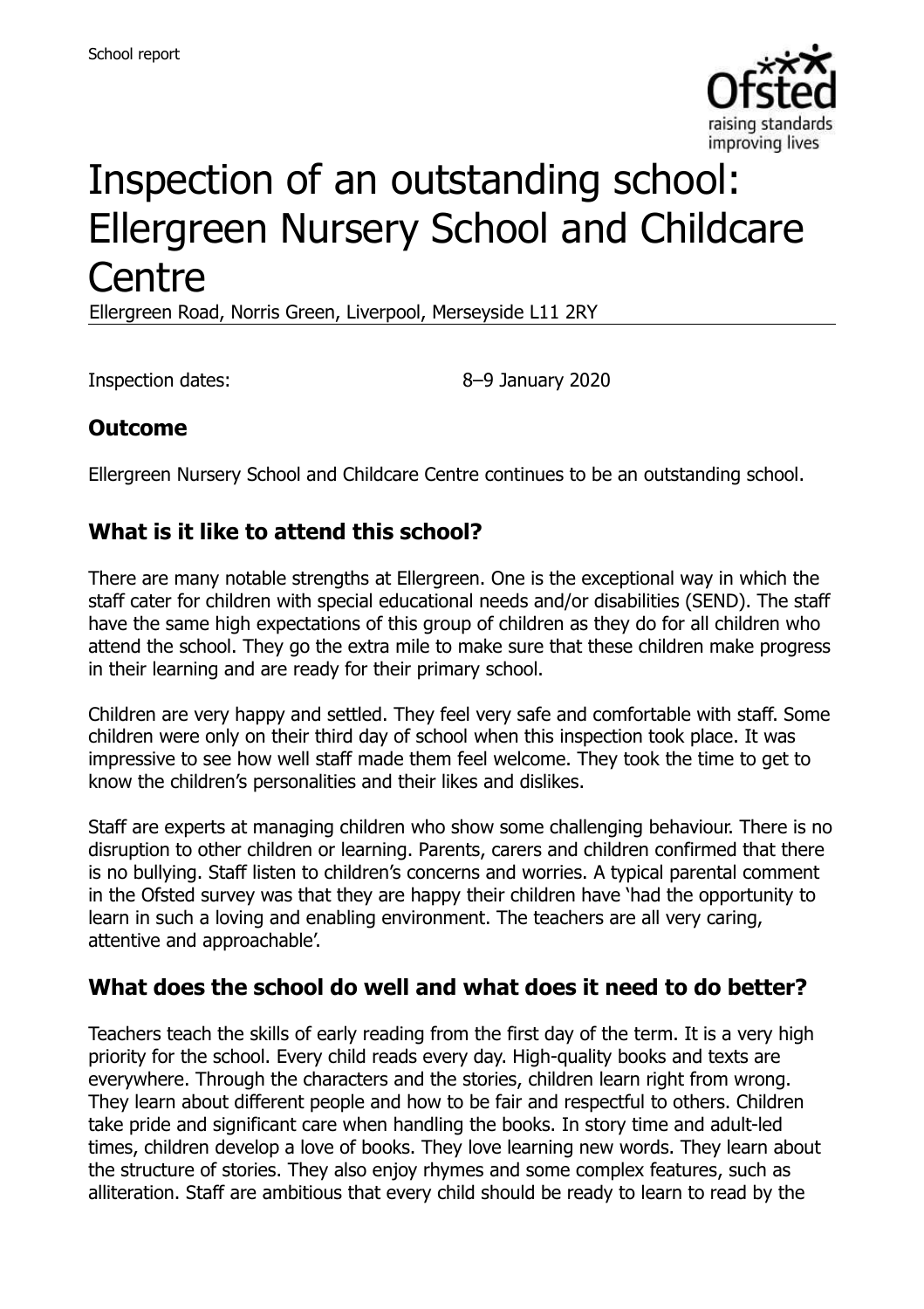

time they start school.

Teachers immerse the children who speak English as an additional language in language. Speaking, understanding and listening are at the core of the daily routines. Children with SEND make ground every day in their speaking and listening skills. The activities in the curriculum develop children's vocabulary well. Teachers have high expectations. The outdoors area and the indoor classrooms are set out very well. The staff set up paired and group-talk sessions to develop children's speaking. There are small-group sessions to build up children's memory of words and of songs and rhymes. For all children, there are some excellent chances to develop an understanding of language. Teachers make sure that children have the words to describe their ideas. For example, children put their hands inside a pumpkin and confidently described what they felt.

In personal, social and health education, there is a strong focus on children developing a respect for differences between people. Children learn about different countries and people. They taste different foods and learn about different languages from around the world. There is an excellent long-term plan which builds children's knowledge and skills over the term and year. Teachers teach children how to manage their behaviour and emotions. Children behave well. Those children who have emotional and behavioural needs learn very well. The staff are skilled at modelling how to behave.

The aim of the curriculum is to broaden children's horizons. The curriculum is well planned and full of exciting opportunities to learn. I looked through photographs of children holding animals such as snakes when the zoo staff came to visit. It was clear from their faces how much the children enjoyed this experience. It also showed me how much it had helped them to build their understanding of the world around them. The curriculum helps children to learn well across all areas of learning. Children are more than ready for their move into primary schools.

Leaders take the workload of staff seriously. Leaders are flexible. They make sure that staff have the training and the support that they need. The headteacher is not content to rest on an outstanding judgement. She is determined to continually improve what the school does.

## **Safeguarding**

The arrangements for safeguarding are effective.

Safeguarding is a high priority for all staff. They are vigilant in identifying any family or child that may need early help. They are well trained and knowledgeable. To help staff, there is a suite of policies and procedures to follow. These meet the requirements of the early years foundation stage. Leaders are quick to respond when there is any concern that is linked to health and safety or to safeguarding. They work very well with other agencies, such as the local authority, health professionals and staff at the primary schools. The school's documentation is thorough and of a high quality.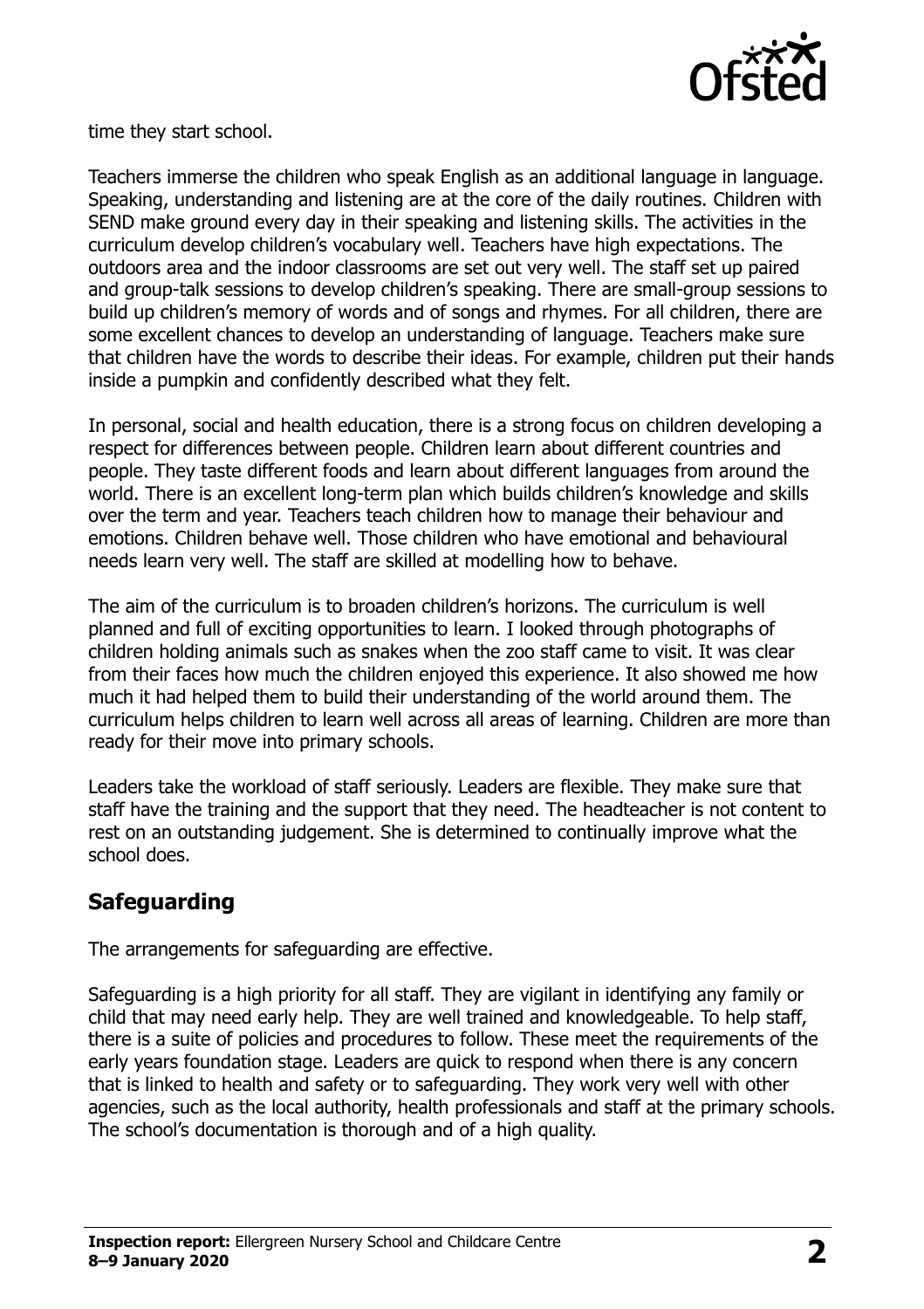

#### **Background**

When we have judged a maintained nursery school to be outstanding, we will then normally go into the school about once every four years to confirm that the school remains outstanding. This is called a section 8 inspection of a good school or non-exempt outstanding school. We do not give graded judgements on a section 8 inspection. However, if we find some evidence that the school could now be better than good or that standards may be declining, then the next inspection will be a section 5 inspection. Usually this is within one to two years of the date of the section 8 inspection. If we have serious concerns about safeguarding, behaviour or the quality of education, we will convert the section 8 inspection to a section 5 inspection immediately.

This is the first section 8 inspection since we judged the school to be outstanding on 2–3 December 2015.

#### **How can I feed back my views?**

You can use [Ofsted Parent View](https://parentview.ofsted.gov.uk/) to give Ofsted your opinion on your child's school, or to find out what other parents and carers think. We use Ofsted Parent View information when deciding which schools to inspect, when to inspect them and as part of their inspection.

The Department for Education has further quidance on how to complain about a school.

If you are the school and you are not happy with the inspection or the report, you can [complain to Ofsted.](https://www.gov.uk/complain-ofsted-report)

#### **Further information**

You can search for [published performance information](http://www.compare-school-performance.service.gov.uk/) about the school.

In the report, ['disadvantaged pupils'](http://www.gov.uk/guidance/pupil-premium-information-for-schools-and-alternative-provision-settings) refers to those pupils who attract government pupil premium funding: pupils claiming free school meals at any point in the last six years and pupils in care or who left care through adoption or another formal route.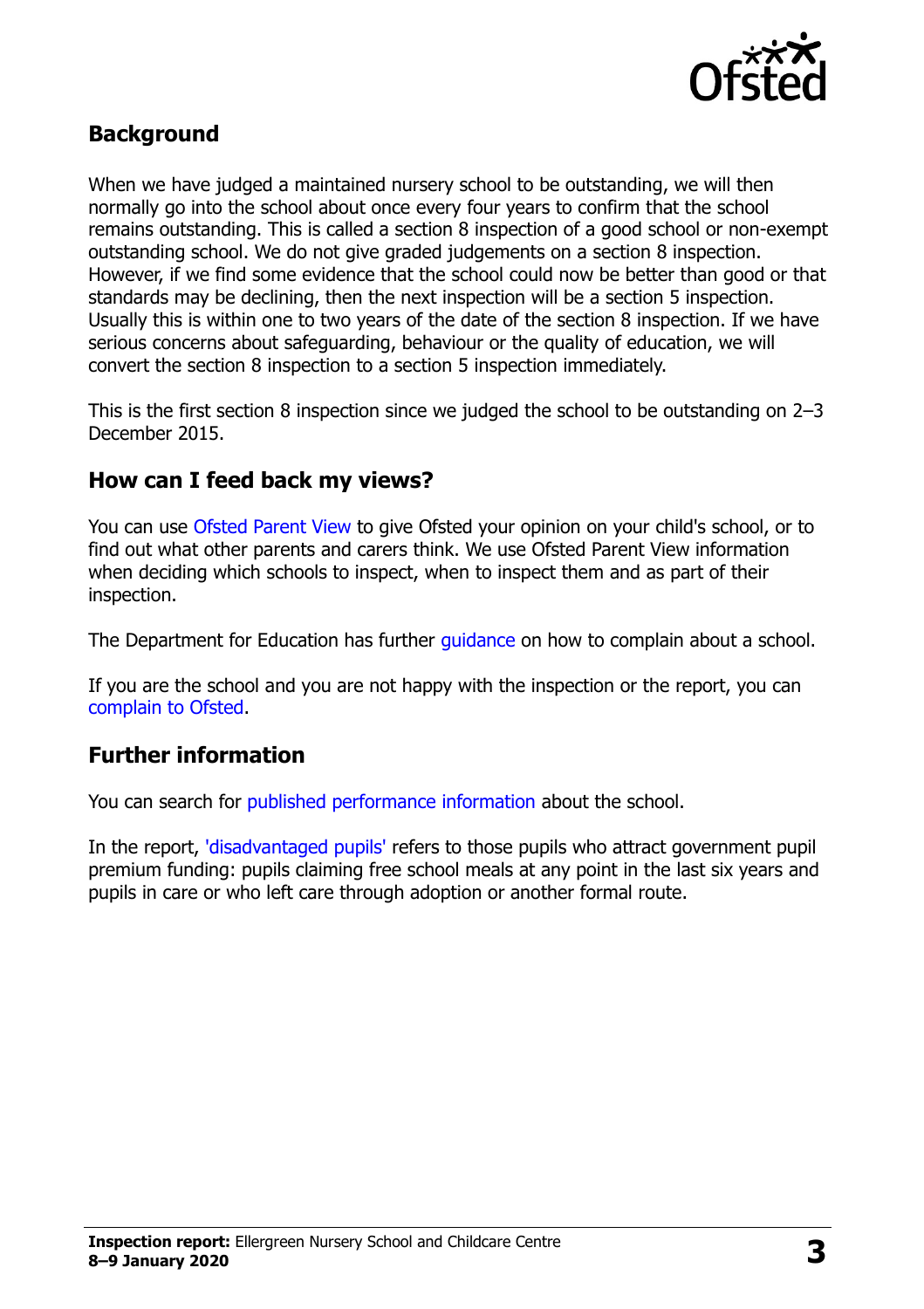

### **School details**

| Unique reference number             | 104506                            |
|-------------------------------------|-----------------------------------|
| <b>Local authority</b>              | Liverpool                         |
| <b>Inspection number</b>            | 10111080                          |
| <b>Type of school</b>               | <b>Nursery</b>                    |
| <b>School category</b>              | Maintained                        |
| Age range of pupils                 | $2$ to 5                          |
| <b>Gender of pupils</b>             | Mixed                             |
| Number of pupils on the school roll | 100                               |
| <b>Appropriate authority</b>        | The governing body                |
| <b>Chair of governing body</b>      | Sharon Cody                       |
| <b>Headteacher</b>                  | Jane Rogers                       |
| Website                             | www.ellergreennurseryschool.co.uk |
| Date of previous inspection         | 2-3 December 2015                 |

## **Information about this school**

■ The school has provision for two-year-old children but this was inspected separately by Ofsted in December 2018. It was judged to be outstanding.

#### **Information about this inspection**

- I looked at the curriculum as a whole and looked in depth into reading, communication and language, and personal, social and emotional education. I spoke with the teachers who lead each area of learning. I looked at the records of children's work and the teachers' long-term plans. I met some children in class and outdoors, and joined in their games and play. Because the children are young, none completed Ofsted's online survey.
- $\blacksquare$  To gather the views of parents, I considered the 33 responses that parents gave to Ofsted's online survey, Parent View. I also looked through the responses to the school's own survey from July, to which 50 parents responded.
- To gather the views of staff, I met with a range of teaching assistants and teachers. I also considered the 16 responses to Ofsted's online staff survey.
- $\blacksquare$  I met with three representatives of the governing body and a representative of the local authority. I also met with the headteacher throughout the inspection.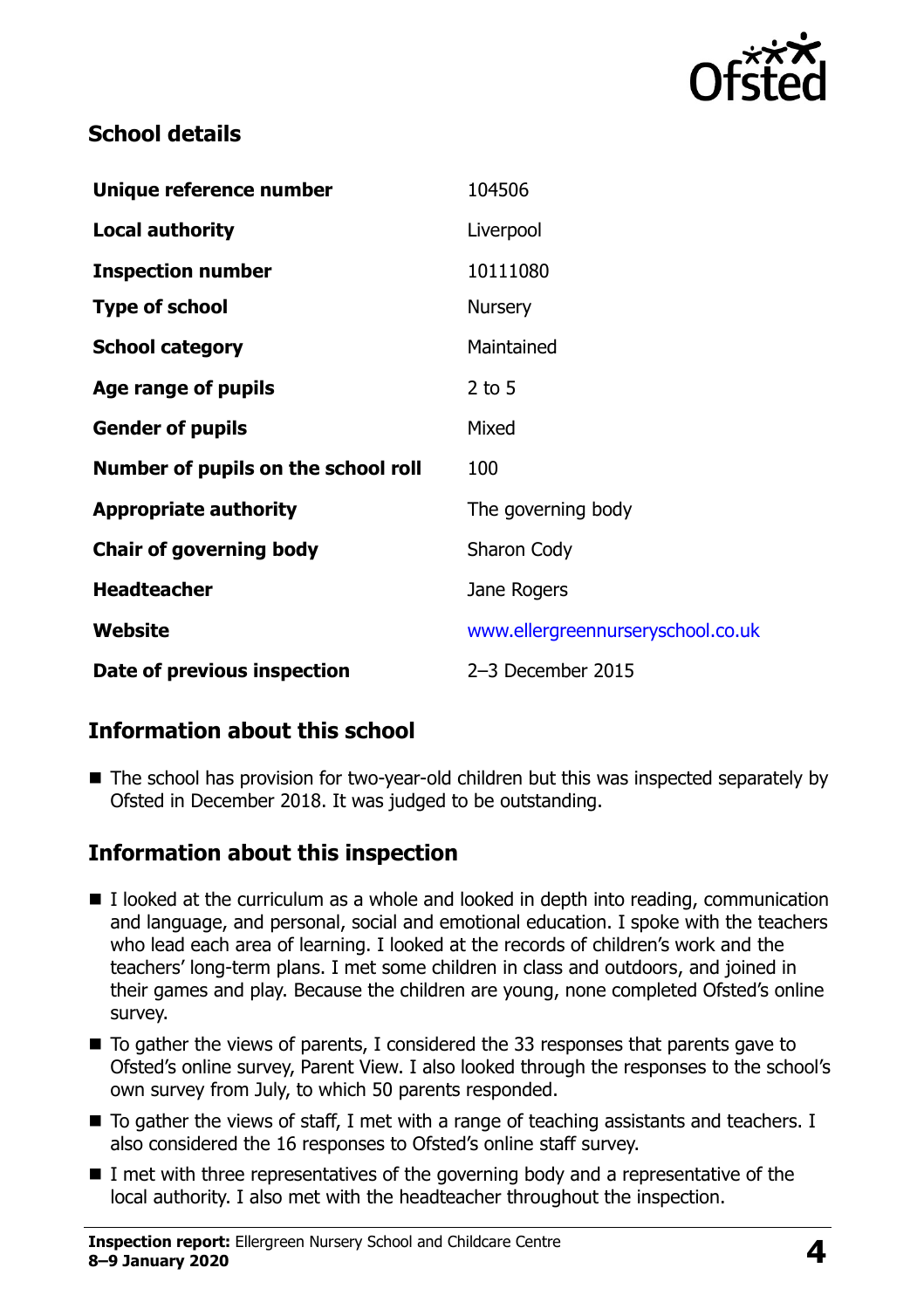

■ To judge how well the school protects and safeguards children, I checked the security of the site. I considered the school's system to check that adults working at the school have the correct clearances to work with children. I met with a group of staff to understand how well they know their role in safeguarding children. I reviewed the school's policies and procedures and I talked through some safeguarding incidents with the headteacher. I also asked a representative of the governing body some questions about safeguarding.

#### **Inspection team**

Allan Torr, lead inspector and Ofsted Inspector